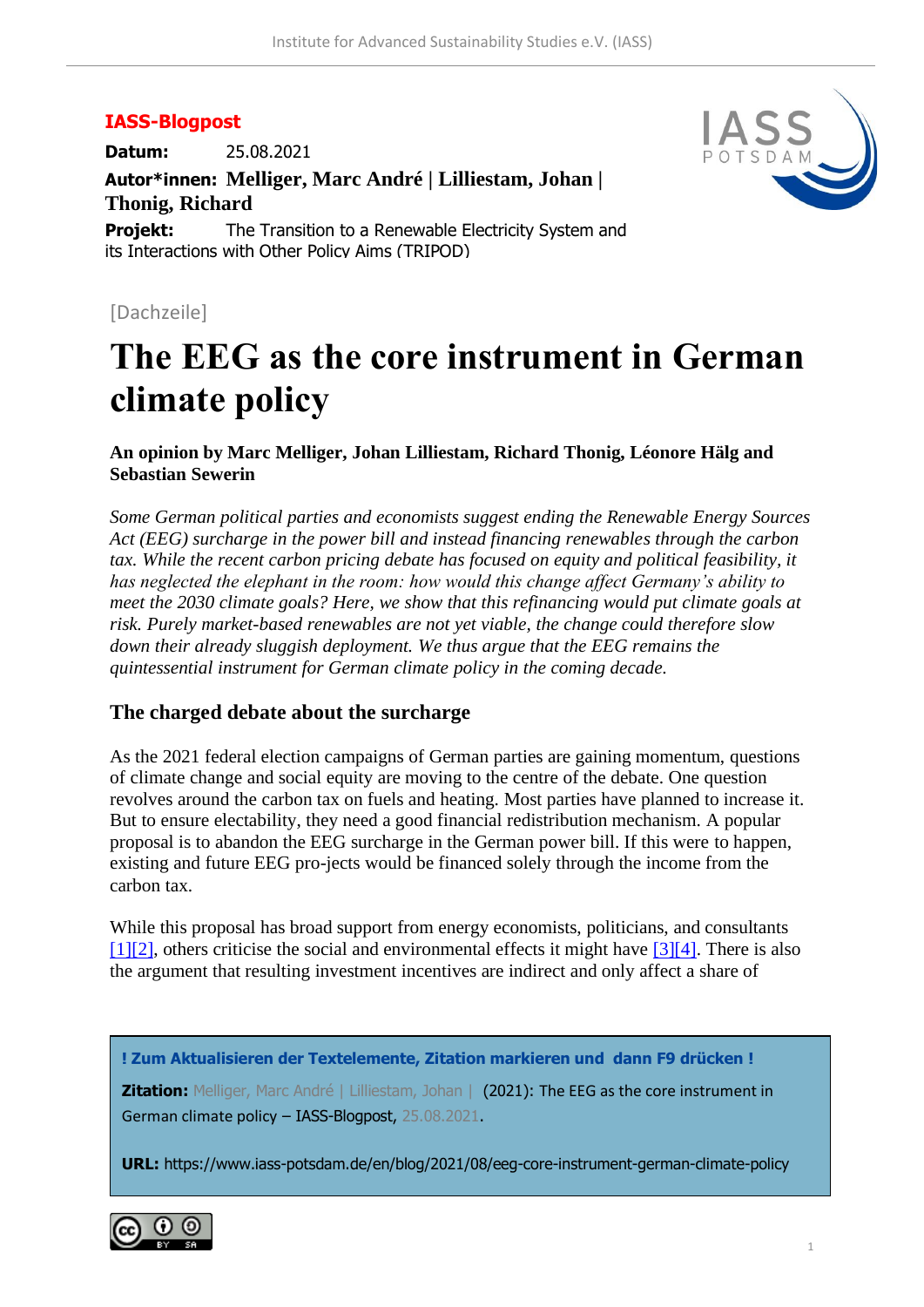

companies [\[3\].](https://www.iass-potsdam.de/en/blog/2021/08/eeg-core-instrument-german-climate-policy#fn03) For this reason, we agree with Lehmann that direct expenses for industrial policies would be more productive.

Support schemes like auctioned premiums or feed-in tariffs enabled by the EEG have been essential to expanding renewables. If Germany changes the financing of the EEG law, future support will depend on federal budget negotiations and EU state aid decisions. This might lead EEG support instruments to end prematurely a risk for meeting the 2030 climate goals.

## **The problem with renewables in the current market**

But why is it a risk to end support? Renewables are getting cheaper, and some projects are already subsidy free. Isn't now the time to end support? We don't think so. While support in the sense of "additional money" will become less important, support systems tackle some fundamental problems.

First, renewables do not fit well with the existing wholesale market. Marketprice signals are of little use for wind or PV. As their production depends on weather conditions, they are quite inflexible and cannot increase output in response to prices. More importantly, renewables currently cannibalise their own revenues. When only renewables meet the power demand, they fully determine the wholesale power price. Because this price is based on shortterm running costs basically zero as sunshine and wind are freemarket revenues will be very low. Hence, the question is not whether to end support, but what to replace it with.

### **Exposing renewables to the market is a risky option**

A market-based renewables expansion would rely on the carbon price and flexible demand. What does this mean? First, thanks to a high carbon price, producers of carbonneutral power earn a higher income. Second, with sufficient demand flexibility, companies and households can shift their power consumption to times when renewable production is high, and prices are low which would then increase the price again.

In theory, these points allow for profitable renewables projects. However, demand is currently inflexible and the willingness of consumers to adapt unclear, so Germany first needs better technical and institutional solutions to harness the full potential of flexible demand. Moreover, European carbon prices are volatile and thus hard to predict. Above all, they can only affect the price if there is carbon in the system. As renewables take over, there will be fewer and fewer hours of fossil generation; and when 100 percent renewables has been reached, perhaps during the 2030s, there will be no carbon left in the power system, and the carbon price will not affect the electricity price at all. This uncertainty already affects projects that are planned today, as their project lifetime is typically 25 years or longer.

Thus, the market solution may incentivise investments today, but its effect in the short term is uncertain and questionable in the long term. Even if the market could organise the power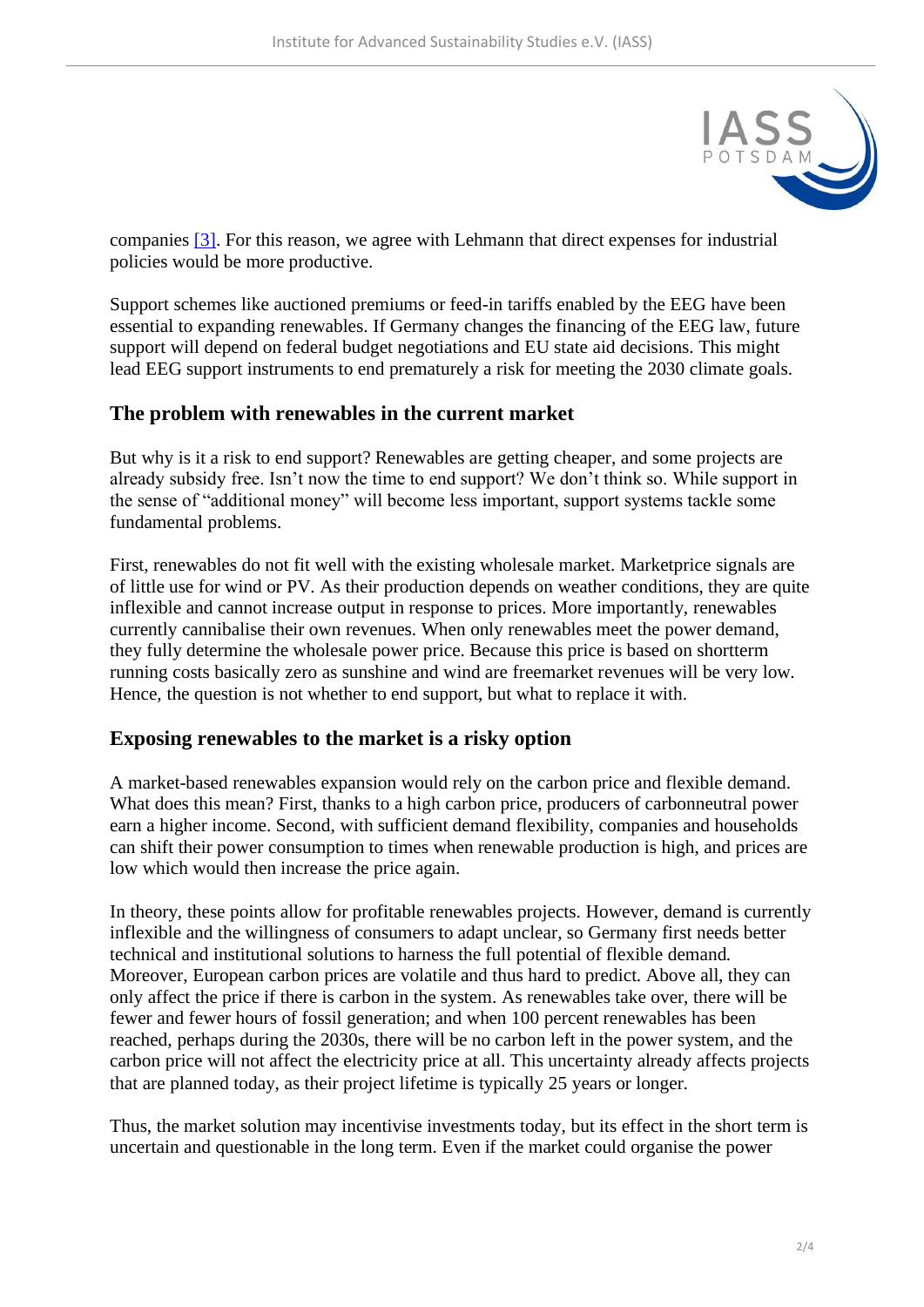

plant dispatch in a manner that keeps prices above zero [\[5\],](https://www.iass-potsdam.de/en/blog/2021/08/eeg-core-instrument-german-climate-policy#fn05) it may still be hard to keep the prices high enough, making investment cost recovery highly uncertain for investors.

## **Rethinking "the market" for the needs of renewables and their producers**

With the EEG solution, we suggest raising auctions from a support instrument to the central market mechanism. It will regulate prices and be better adapted to the needs of renewables. Because competitive auctions will still determine prices, investors cannot make windfall profits (or less so) but earn sufficient income to cover their technology and capital costs. In addition, auctions are a practical tool to distribute grid access.

Research shows that guaranteed access to the grid and predictable prices lower risks [\[6\]](https://www.iass-potsdam.de/en/blog/2021/08/eeg-core-instrument-german-climate-policy#fn06)[\[7\]](https://www.iass-potsdam.de/en/blog/2021/08/eeg-core-instrument-german-climate-policy#fn07)[\[8\].](https://www.iass-potsdam.de/en/blog/2021/08/eeg-core-instrument-german-climate-policy#fn08) This in turn lowers capital costs and bids in auctions, which decreases the costs of the energy transition. Stable and granted financing for EEG projects will also lower associated policy risks. We therefore believe that the EEG solution is cost-effective, despite its direct state involvement.

### **A rapid expansion of renewables is still the most important task for politics**

In a nutshell, intermittency and integration issues are unresolved, stability still relies on conventional generation, demand flexibility has a long way to go and the viability of carbon prices in a renewable power system is questionable. Markets are thus not ready to provide a self sustained investment environment for renewables. EEG auctions, by contrast, currently provide a risk reducing, costeffective and stable framework for expanding renewable capacity.

By 2030 (and beyond), Germany needs to rapidly expand renewable capacity and ensure enough capacity is added, policymakers should keep auctions as the principal support instrument. If the German government puts EEG projects on shaky ground, the future of the EEG and hence the fu-ture of renewables deployment in Germany will be less certain.

While social equity is very important, there are other means to create a fair system [\[3\]](https://www.iass-potsdam.de/en/blog/2021/08/eeg-core-instrument-german-climate-policy#fn03)[\[4\]](https://www.iass-potsdam.de/en/blog/2021/08/eeg-core-instrument-german-climate-policy#fn04)[\[9\].](https://www.iass-potsdam.de/en/blog/2021/08/eeg-core-instrument-german-climate-policy#fn09) It is now time for the debate to move on to the question: **How are we going to build enough renewable capacity by 2030? This remains the key question of any climate policy, and the EEG the most important tool to reach it.** 

### **Acknowledgements**

*This text draws insights from a workshop held at IASS. We thank Rainer Quitzow, Pablo Del Río, Jenny Winkler, Carl-Philipp Anke, Léonore Hälg und Sebastian Sewerin for their inputs. The work received funding from the European Research Council as part of the TRIPOD project (contract nr. 715132).*

### **References**